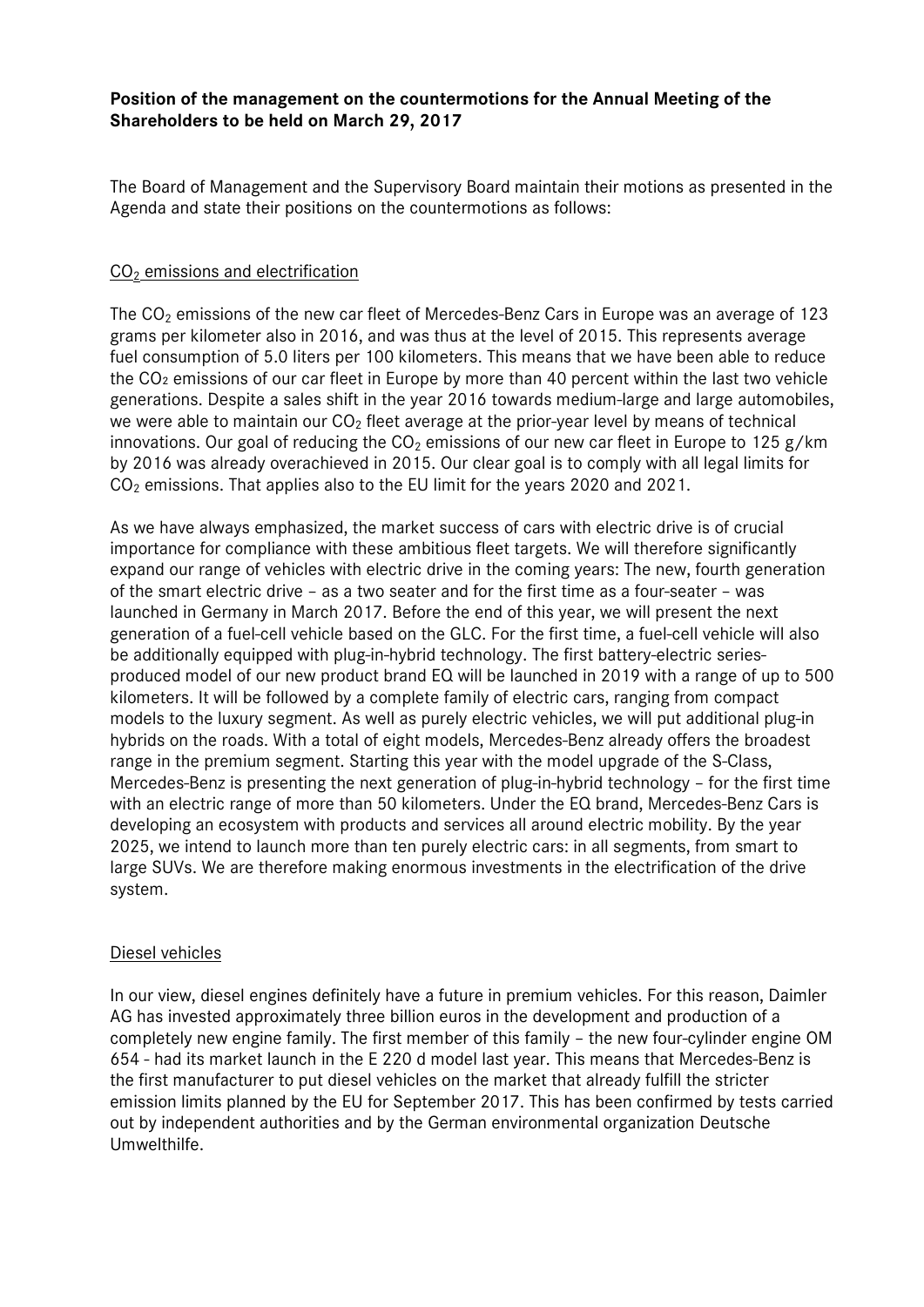The popularity of the diesel engine varies from region to region and from model to model. Diesel vehicles play an important role in Europe and, according to current assessments, will continue to be important in the future. In many countries of Europe, the share of diesel cars accounts for more than 50%. At Mercedes-Benz, the sale of diesel vehicles is currently stable and we continue to see positive demand for diesel engines from our customers.

While considering individual customer needs, we consistently pursue our threefold drive-system strategy in order to achieve maximum environmental compatibility across all vehicle categories – with an intelligent mix of highly efficient combustion engines, tailored (plug-in) hybrids and electric vehicles powered by batteries or fuel cells. However, some time will pass until purely electric vehicles dominate our roads. On the one hand, new technologies need time to get established in the market and to achieve the required customer acceptance. On the other hand, the success of alternative drive concepts depends to a great extent on the development of an adequate public infrastructure.

Alternative drive concepts generally offer great potential in terms of energy consumption. Nonetheless, modern combustion engines can be superior to the current stage of electric drive with regard to climate protection if one takes into consideration the mix of energy sources used to generate the required energy. This applies to diesel engines even more than to gasoline engines. With their high efficiency and comparatively low  $CO<sub>2</sub>$  emissions, diesel engines make a significant contribution to climate protection.

Particulate matter and other emissions come from various sources and are not only caused by road traffic. For example, heating stoves and fireplaces in private households produce just as much particulate matter as all road transport. The regulation of urban transport should aim to stabilize the traffic flow. The steady flow of traffic has a positive impact on the overall traffic situation and is an effective and inexpensive instrument for a substantial improvement in emissions from road traffic. In connection with controlling air pollution in German cities, the introduction of the Real Driving Emissions (RDE) test procedure planned for autumn 2017 is of key importance. The effective improvement of air quality in city centers requires the fast spread of cars with state-of-the-art engines and exhaust-gas aftertreatment technologies. That will help to improve air quality.

# Risks from litigation

For reasons of litigation tactics, Daimler AG does not state the amounts of provisions recognized for individual risks from legal proceedings. These lawsuits are ongoing and the publication of estimates by Daimler AG could adversely affect their results. This procedure serves to protect the company's assets and is thus to the benefit of the shareholders as well.

### EU antitrust investigation

In line with its responsibilities, the Supervisory Board has dealt in detail with the questions that arose concerning any responsibility of members of the Board of Management, and has obtained expert opinions from independent legal experts. On the basis of the investigations commissioned and thorough discussions taking the company's best interests into account, the Supervisory Board has so far refrained from making any claims for compensation for damages from members of the Board of Management. The Supervisory Board will regularly review and discuss whether this decision is to be maintained.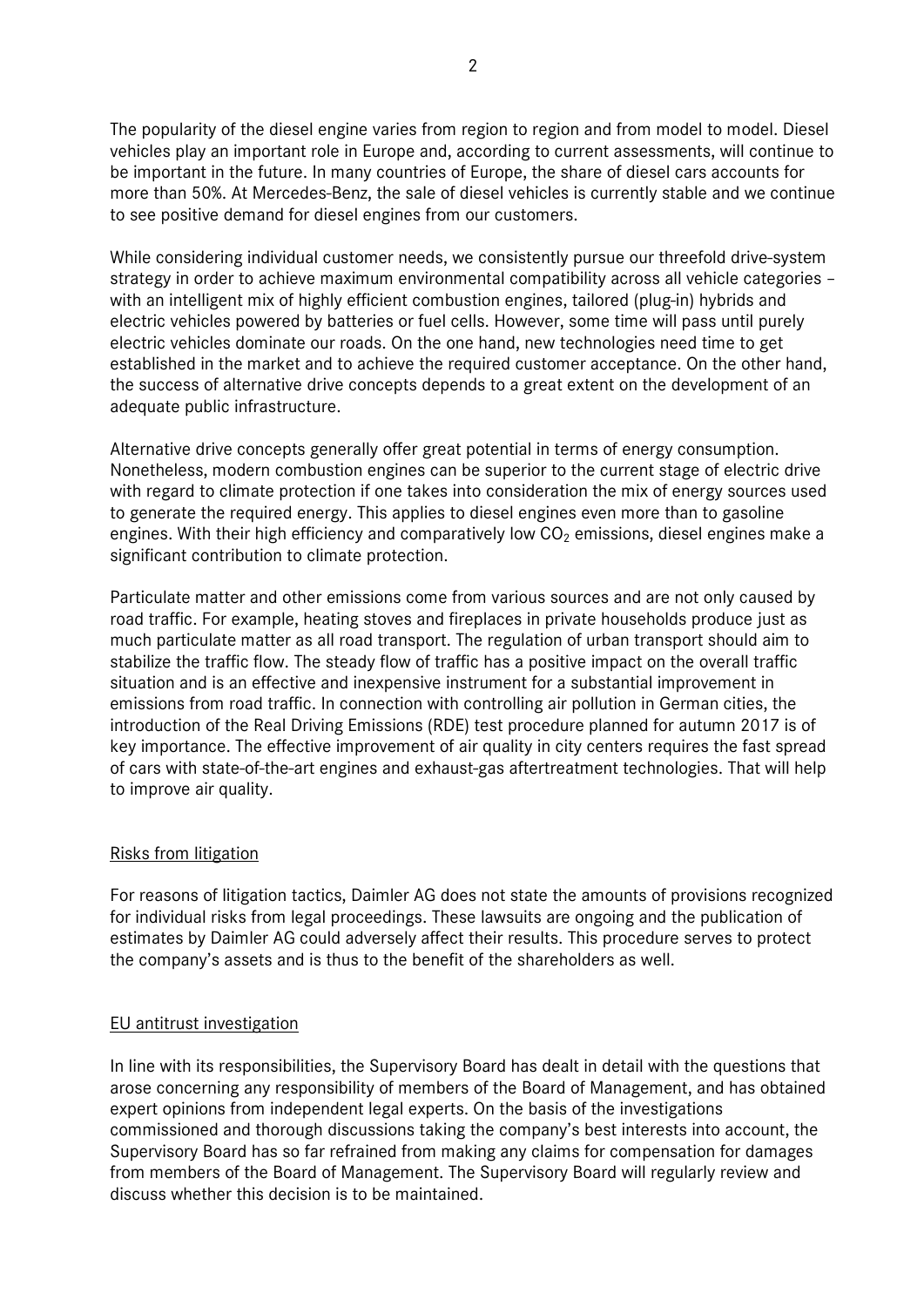### Export of military vehicles

For Daimler, the export of products in a correct manner and in conformance with the law has always been a fundamental principle of responsible business. Daimler has comprehensively regulated the issue of export controls in a Group guideline in order to effectively counteract the risk of violating export-control law. We fundamentally adhere to the strict legal restrictions for supplying military goods. We also take into consideration the German federal government's assessment of the political situation in the respective countries. We only apply for export permits when we have positive advance information. In this context, we point out that the German government applies strict standards when deciding on export permits, and accordingly does not grant any export permits for supplying military vehicles to crisis areas or war zones.

Furthermore, we have introduced internal processes for government and government-related transactions that include our own critical review. In some cases, this results in doing without transactions that could actually be performed in conformance with the law, but contravene our corporate ethics. This procedure is also in accordance with the principles of the UN Global Compact.

Military vehicles are produced by Daimler, but they are not armed. Any armoring serves to protect the occupants and is therefore neither aggressive nor offensive.

As the world's biggest manufacturer of commercial vehicles, Daimler AG participates in various trade exhibitions every year. Depending on our customers' needs, we select a number of trade exhibitions at which we present our range of commercial vehicles. They include "Bauma" for the construction industry and the IAA Commercial Vehicles Show. We present our products to public-sector customers such as the police or military authorities at IDEX, for example. The vehicles shown there are based on civil models. Our product range also includes off-road vehicles with armored cabs, which protect the occupants. We do not offer any armed vehicles.

In total, Daimler's military business is so small that it is not shown separately in the Annual Report. However, we have the website www.mb-defence-vehicles.com. This Internet address is intended to inform interested parties about the product portfolio that Daimler AG offers this group of customers. We have separate websites also for other business units such as Vans and EvoBus.

### Environmental pollution in South Sudan by the Formula 1 partner Petronas

We take very seriously the accusations of environmental pollution and violations of human rights that have been made against the companies and consortia in South Sudan in which Petronas is involved. Sustainability and integrity are integral components of our corporate culture. When selecting our direct business partners, we take care that they adhere to the law and follow our ethical principles.

The fact is that Daimler did not cause the situation in South Sudan and neither do we have any direct influence on changing it. However, since hearing these accusations, we have brought our influence to bear and have initiated a continuous dialog process with all parties involved. The goal of this dialog is to forcefully express the expectations we place in all involved parties regarding behavior compatible with sustainability and the improvement of drinking water in the region.